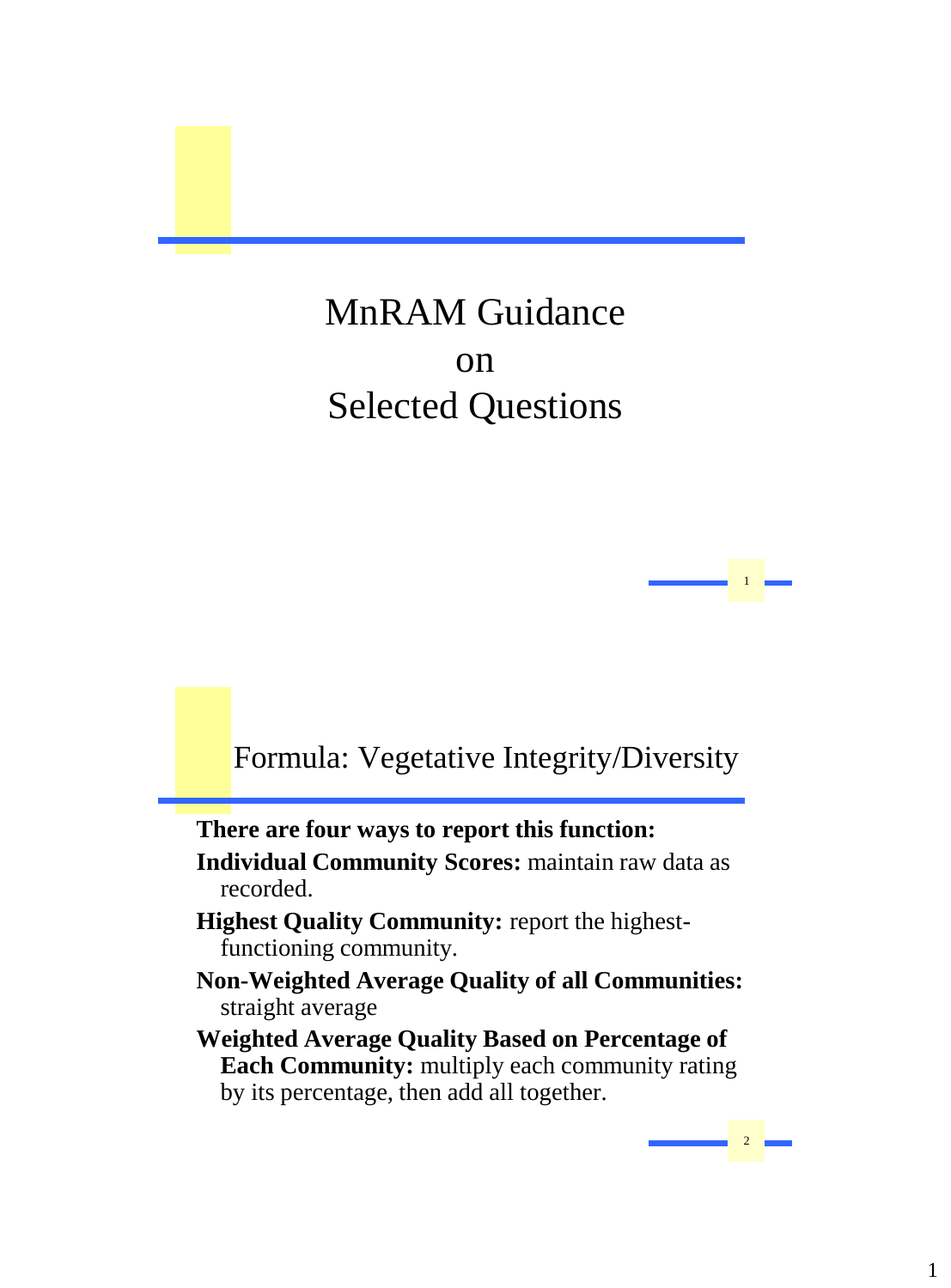# Field Worksheet: Side 2



### Field Worksheet: useful tips

- The italicized questions require maps or other data to be answered.
- Every other question is formatted as bold just to make it easier to read.
- If the question asks for a percentage of H-M-L, put the percentage of each under the correct heading:  $\boxed{H \quad M \quad L}$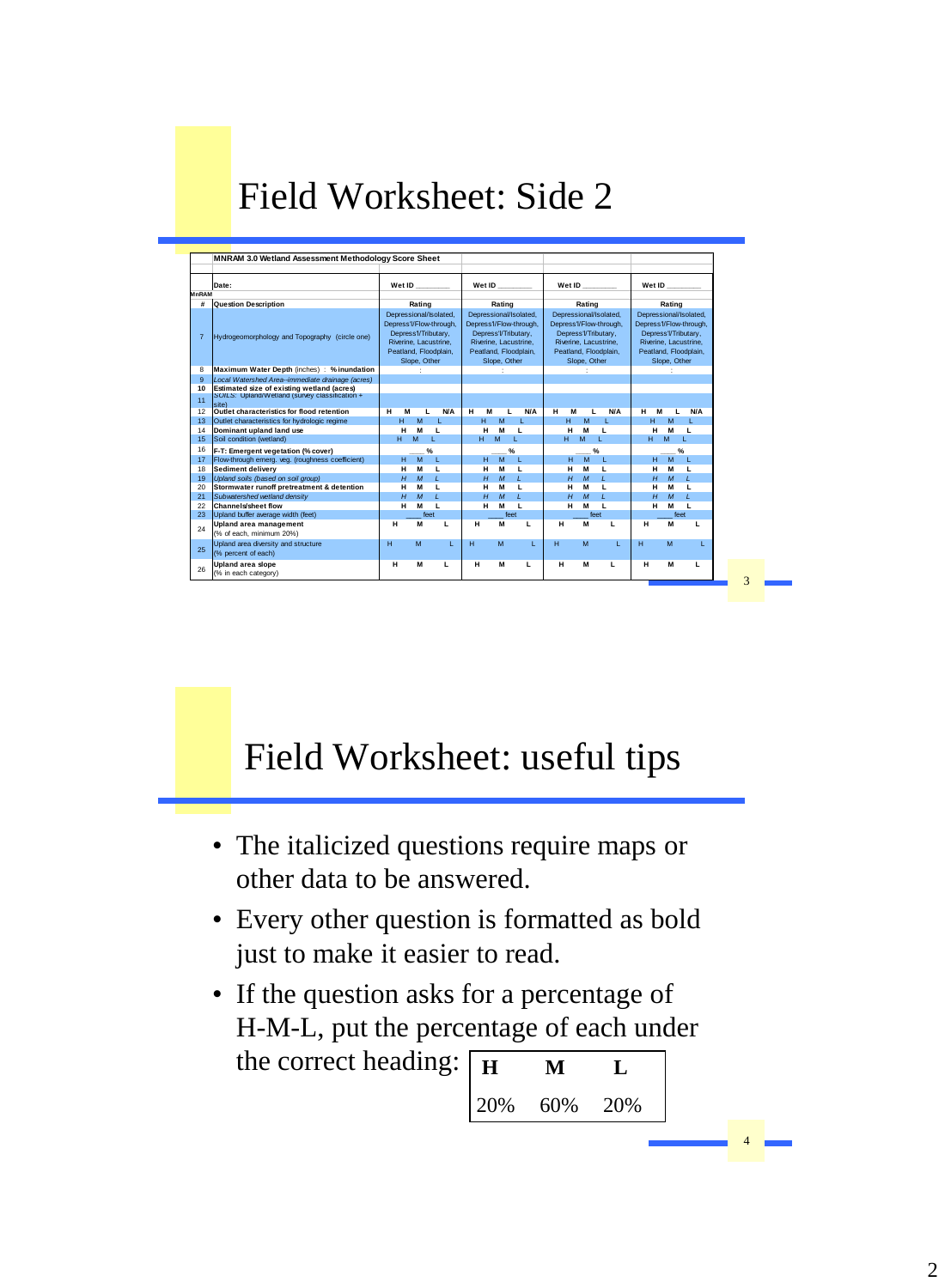# #11: Soils data

| Address   http://websoilsurvey.nrcs.usda.gov/app/WebSoilSurvey.aspx |                                                                                                |                                      |                                            |  |                                                                                                                                                                                                                                                                                                                                                                                                                                                                                                                                                                                                                        |
|---------------------------------------------------------------------|------------------------------------------------------------------------------------------------|--------------------------------------|--------------------------------------------|--|------------------------------------------------------------------------------------------------------------------------------------------------------------------------------------------------------------------------------------------------------------------------------------------------------------------------------------------------------------------------------------------------------------------------------------------------------------------------------------------------------------------------------------------------------------------------------------------------------------------------|
| $Google   G -$                                                      |                                                                                                | $\blacktriangleright$ Go $\sqrt{35}$ | $\bigcirc$ $\mathbb{F}$                    |  | *** Check > AutoLink > AutoFill > Send to ><br>Bookmarks $\Box$ Popups okay                                                                                                                                                                                                                                                                                                                                                                                                                                                                                                                                            |
|                                                                     | <b>USDA</b> United States Department of Agriculture<br>Natural Resources Conservation Service. | л                                    | ъı                                         |  |                                                                                                                                                                                                                                                                                                                                                                                                                                                                                                                                                                                                                        |
| <b>Contact Us</b>                                                   | <b>Download Soils Data</b>                                                                     |                                      | <b>Archived Soil Surveys</b>               |  | Preferences<br>Logout<br>Help                                                                                                                                                                                                                                                                                                                                                                                                                                                                                                                                                                                          |
|                                                                     | Area of Interest (AOI)                                                                         | Soil Map                             |                                            |  | Soil Data Explorer<br><b>Shopping Cart</b>                                                                                                                                                                                                                                                                                                                                                                                                                                                                                                                                                                             |
|                                                                     |                                                                                                |                                      |                                            |  | <b>Printable Version</b><br>Add t                                                                                                                                                                                                                                                                                                                                                                                                                                                                                                                                                                                      |
| <b>Map Unit Legend</b>                                              |                                                                                                |                                      | ۰                                          |  | <b>Soil Map</b>                                                                                                                                                                                                                                                                                                                                                                                                                                                                                                                                                                                                        |
|                                                                     |                                                                                                |                                      | $\bullet$                                  |  | $Q$ $\left\{ \left. \right. \right. \left. \left. \right. \right. \left. \left. \right. \right. \left. \left. \right. \left. \left. \right. \right. \left. \left. \right. \left. \right. \left. \left. \right. \right. \left. \left. \right. \right. \left. \left. \right. \right. \left. \left. \right. \left. \left. \right. \right. \left. \left. \right. \right. \left. \left. \right. \right. \left. \left. \right. \right. \left. \left. \right. \right. \left. \left. \left. \right. \right. \left. \left. \right. \right. \left. \left. \right. \right$<br>(not to scale) $\blacktriangledown$<br><b>Scale</b> |
| <b>Map Unit</b><br>Symbol                                           | Dakota County, Minnesota (MN037)<br><b>Map Unit Name</b>                                       | Acres in<br>AOI                      | $\circledcirc$<br><b>Percent of</b><br>AOI |  | HERITAGE WAY                                                                                                                                                                                                                                                                                                                                                                                                                                                                                                                                                                                                           |
| 39A                                                                 | Wadena loam, 0 to<br>2 percent slopes                                                          | 36.1                                 | 18.6%                                      |  |                                                                                                                                                                                                                                                                                                                                                                                                                                                                                                                                                                                                                        |
| 39C                                                                 | Wadena loam, 6 to<br>12 percent slopes                                                         | 5.4                                  | $\overline{z}$                             |  |                                                                                                                                                                                                                                                                                                                                                                                                                                                                                                                                                                                                                        |
| 98                                                                  | Colo silt loam.<br>occasionally flooded                                                        | 6.1                                  | 3.2%                                       |  | 39A                                                                                                                                                                                                                                                                                                                                                                                                                                                                                                                                                                                                                    |
| 129                                                                 | Cylinder loam                                                                                  | 49.0                                 | 25.1%                                      |  |                                                                                                                                                                                                                                                                                                                                                                                                                                                                                                                                                                                                                        |
| 208                                                                 | Kato silty clay loam                                                                           | 8.4                                  | 4.3%                                       |  |                                                                                                                                                                                                                                                                                                                                                                                                                                                                                                                                                                                                                        |
| 252                                                                 | Marshan silty clay<br>loam                                                                     | 59.4                                 | 30.6%                                      |  |                                                                                                                                                                                                                                                                                                                                                                                                                                                                                                                                                                                                                        |
| 255                                                                 | Mayer silt loam                                                                                | 0.2                                  | 0.1%                                       |  |                                                                                                                                                                                                                                                                                                                                                                                                                                                                                                                                                                                                                        |
| 318                                                                 | Mayer loam, swales                                                                             | 1.6                                  | 0.8%                                       |  |                                                                                                                                                                                                                                                                                                                                                                                                                                                                                                                                                                                                                        |

# MnRAM Rating Questions

- The text in the following slides has been edited to fit.
- Starting with #12, questions are answered (generally) by filling in A-B-C.
- Each question has guidance to assist the user in interpreting the question and understanding how to answer in difficult site conditions…

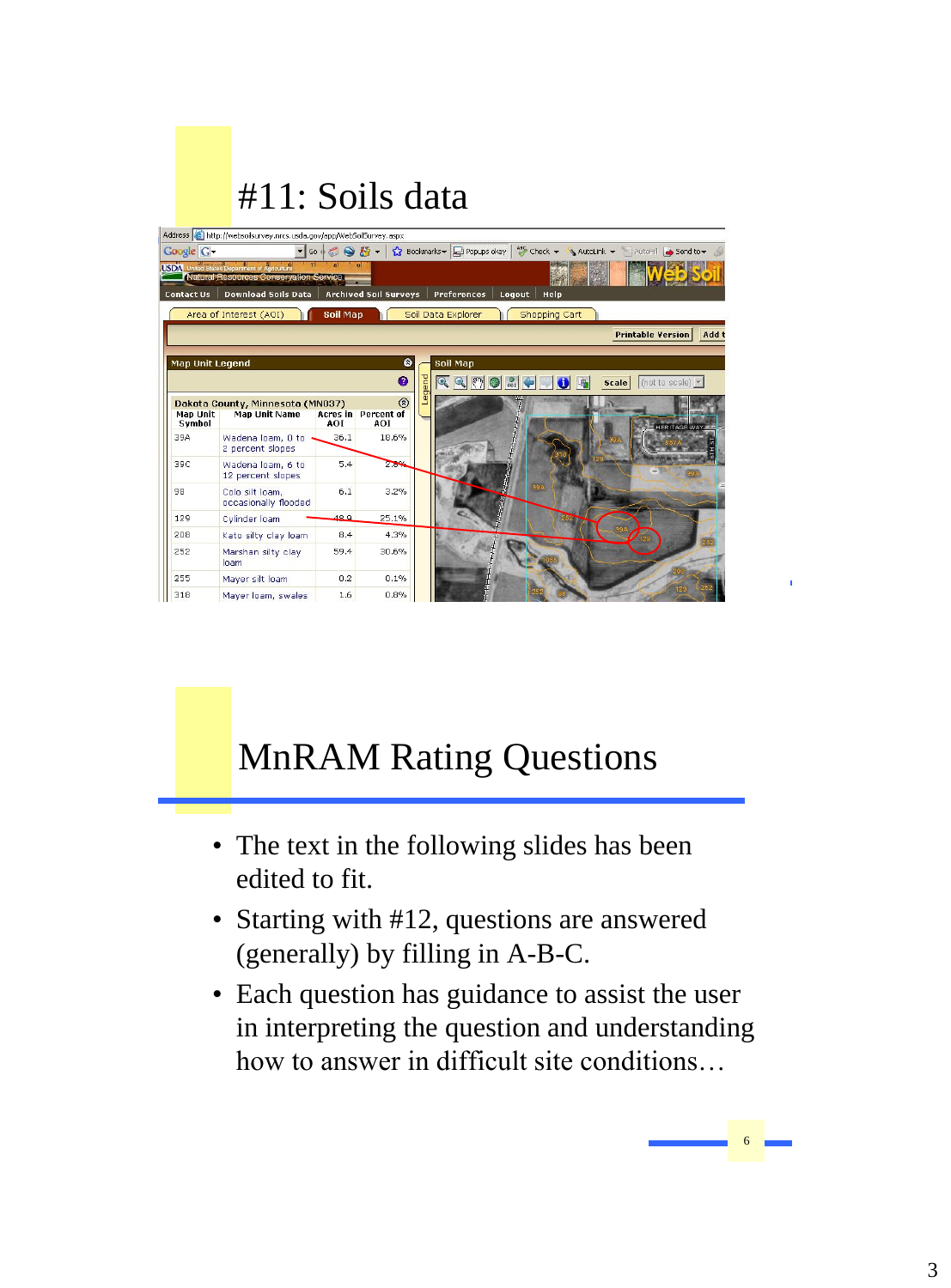### #12: Outlet/Flood retention

#### **For depressional wetlands, describe the wetland surface and subsurface outlet characteristics as it relates to the wetland's ability to detain runoff and/or store floodwater.**

- High = No surface or subsurface outlet, or a restricted outlet at or greater than 2 feet higher than the wetland boundary
- Medium = Swale, channel, weir, or other large, surface outlet  $(>18$  inch pipe) with outflow elevation 0-2 feet above the wetland boundary, subsurface tile with no surface inlet.
- Low = Wetland outflow elevation below the wetland boundary with either a high capacity surface outlet (swale, channel, weir, pipe >18 inch diameter, etc…) or a subsurface outlet (drain tile) with a surface inlet.
- $N/A = Not$  applicable for floodplain, slope, lacustrine, riverine, and extensive peatland/flat wetlands.

7 7

8 8

### #13: Outlet/hydrologic regime

#### **Describe the wetland surface and subsurface outlet characteristics as it relates to the wetland hydrologic regime:**

- High = No outlet ,natural outlet condition, or a constructed outlet at the historic outflow elevation; no evidence of subsurface drainage (drain tile).
- Medium = Constructed, reduced capacity outlet below the top of the temporary wet meadow zone; moderate indications of subsurface drainage; outlet raised above the wet meadow zone if managed to mimic natural conditions; watercourse has been recently ditched/channelized.
- Low = Excavated or enlarged outlet constructed below the bottom of the wet meadow zone; strong indications of subsurface drainage; outlet removes most/all long-term and temporary storage; or outlet changes hydrologic regime drastically.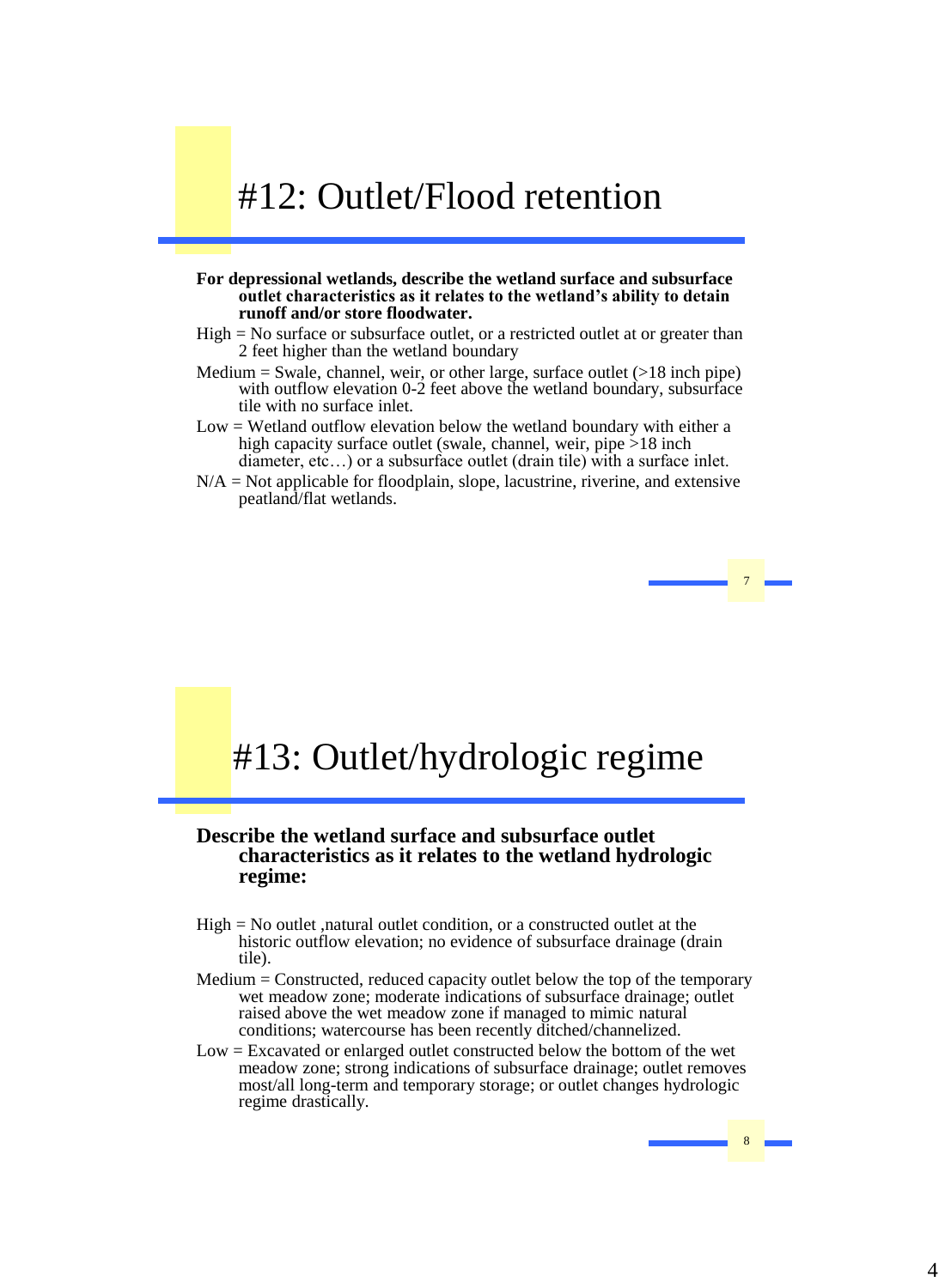### #12&13 Guidance: outlet characteristics

The ability of a wetland to maintain a hydrologic regime characteristic of the wetland type is somewhat dependent upon whether a natural outlet is present, or whether an outlet has been constructed or modified by humans. Constructed outlets can significantly diminish the ability of a wetland to provide temporary and long-term

 $\frac{1}{\sqrt{1-\frac{1}{\sqrt{1-\frac{1}{\sqrt{1-\frac{1}{\sqrt{1-\frac{1}{\sqrt{1-\frac{1}{\sqrt{1-\frac{1}{\sqrt{1-\frac{1}{\sqrt{1-\frac{1}{\sqrt{1-\frac{1}{\sqrt{1-\frac{1}{\sqrt{1-\frac{1}{\sqrt{1-\frac{1}{\sqrt{1-\frac{1}{\sqrt{1-\frac{1}{\sqrt{1-\frac{1}{\sqrt{1-\frac{1}{\sqrt{1-\frac{1}{\sqrt{1-\frac{1}{\sqrt{1-\frac{1}{\sqrt{1-\frac{1}{\sqrt{1-\frac{1}{\sqrt{1-\frac{1}{\sqrt{1-\frac{1}{\sqrt{1-\frac{1$ If the constructed outlet changes the wetland to type within the wetland comparison domain, and should be rated **high**. Constructed non-wetland or to deepwater habitat or from managed to mimic natural conditions. Constructed outlets, either surface or saturated conditions to open water or from open  $\left| \cdot \right|$  $t_{\text{total}}$  to protincted then it is noted lowwater to saturated then it is rated **low**.

wetland is able to provide some temporary and long-term water retention (i.e. the wetland is only partially drained), the rating should be **medium**. Constructed outlets, either surface or subsurface, which remove most or all temporary and longterm retention capabilities, significantly reduce the ability of the wetland to maintain its characteristic hydrologic regime; the rating should be **low**. Constructed outlets that keep open water wetlands open water or keep saturated wetlands saturated are rated **medium**.



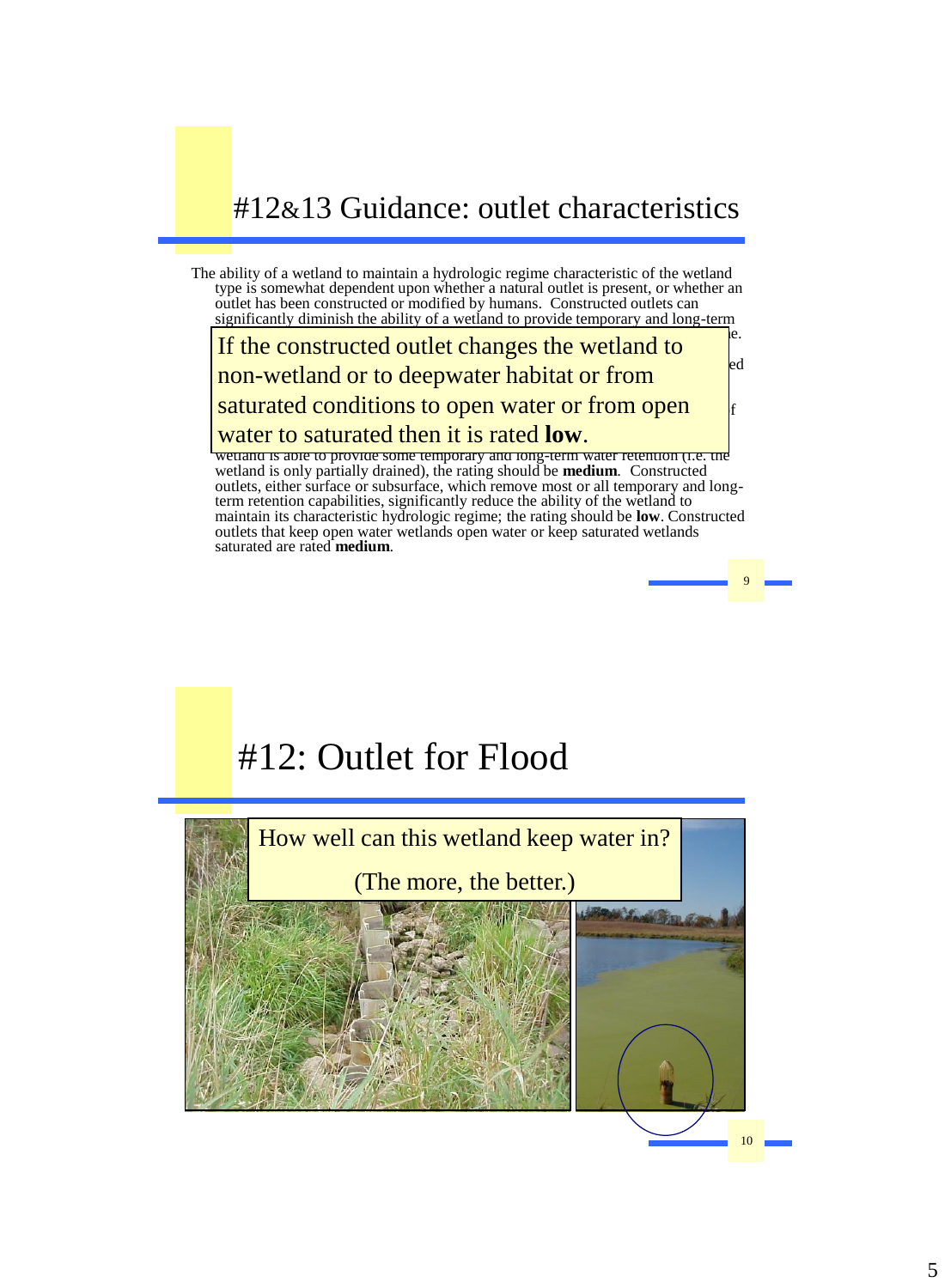# #13: Outlet for hydrologic regime



11

- H only for natural outlet conditions
- M constructed outlets, no hydro. change
- L changed hydrology (higher *or* lower)

### #16-18: Flow-Through Wetlands

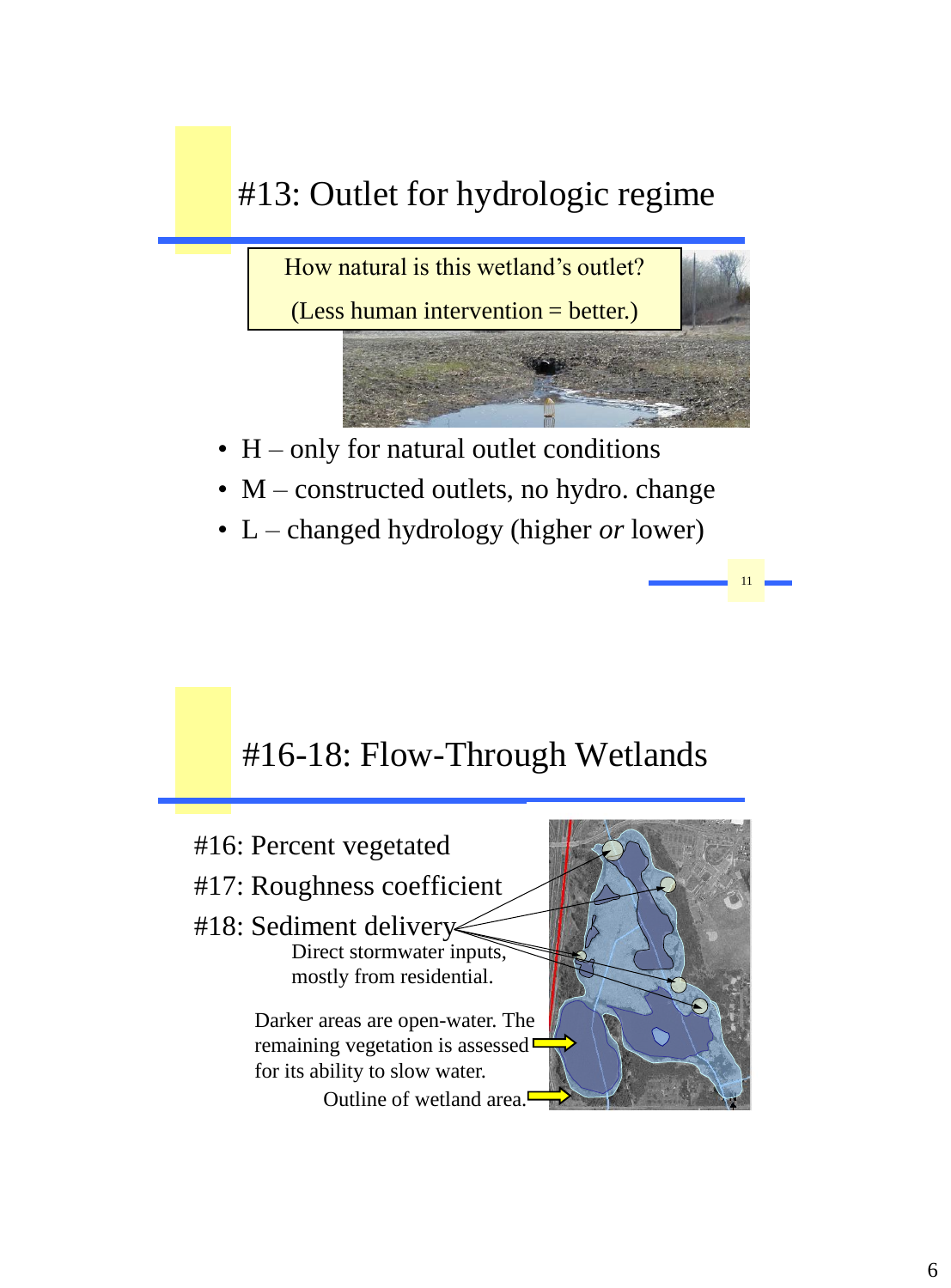### #21: Subwatershed wetland density



### #23–26: Upland area quality

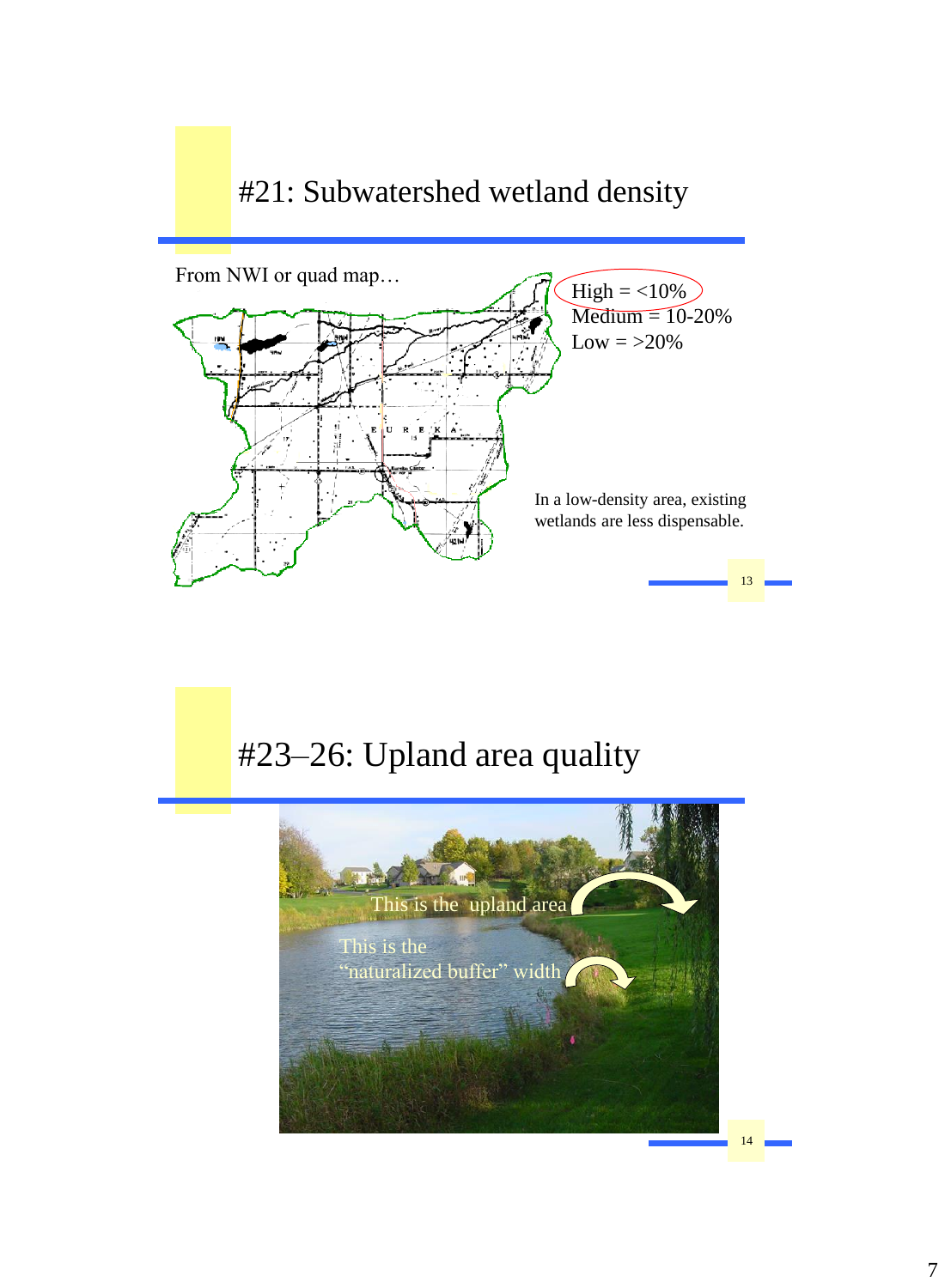### #23: Buffer width

### **Upland Buffer width: Average width of the naturalized buffer:\_\_\_\_\_feet [Default maximum = 500']**

**Guidance:** Vegetated buffers around wetlands provide multiple benefits including wildlife habitat, erosion protection, and a reduction in surface water runoff. A buffer is an unmanicured upland area immediately adjacent to the wetland boundary. For this question, do not include lawn areas. If the buffer varies from one side to another, take the average width over the entire perimeter.

### #23 Guidance, buffer width

#### **Widths for**

High  $=$  >50 ft High  $=$  >300 ft Low  $= <25$  ft Low  $= <50$  ft

#### **Water Quality Wildlife Habitat**

Med.  $= 25 - 50$  ft Med.  $= 50 - 300$  ft

16 16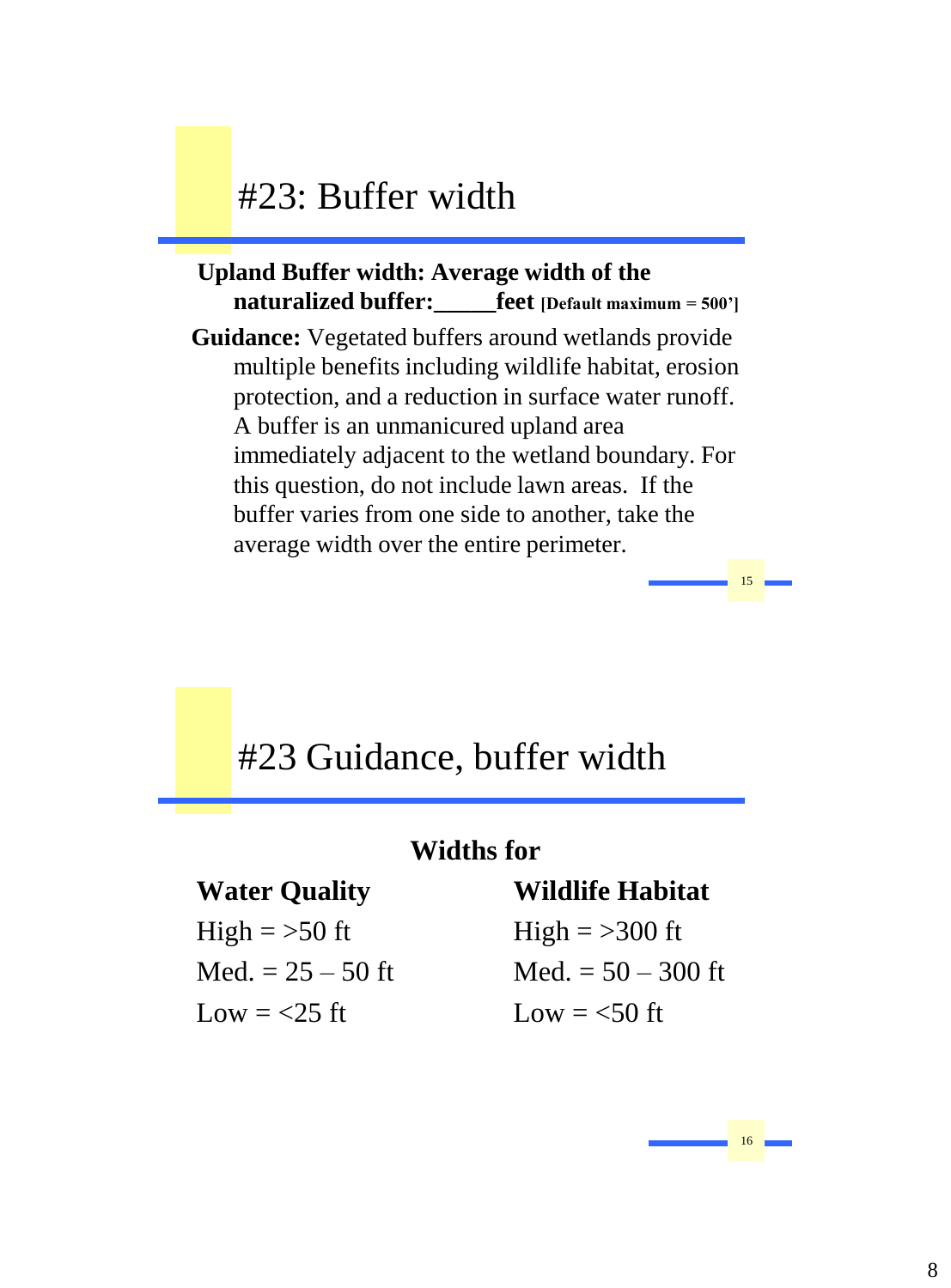# Upland area: general guide

#### **To score the next three questions***,* **consider a 50 foot ring around the wetland.**

Describe the condition of each category.

You do not need to measure exactly—use a 20% minimum for faster evaluation (i.e. if it doesn't measure at least 20%, you don't need to count it).

Total should equal 100%.



### Upland Area Demo

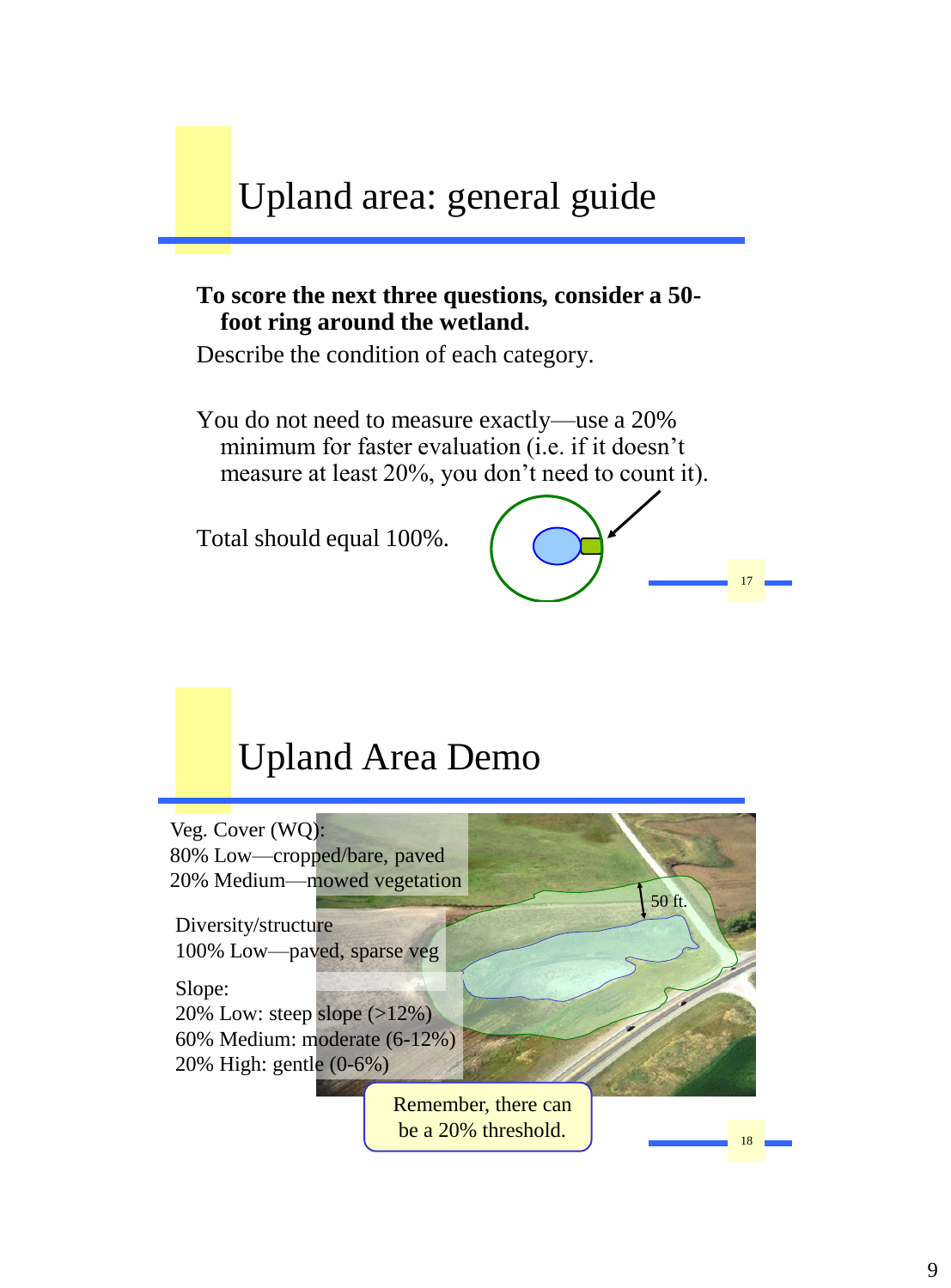# #24: Upland area management

#### **Upland Area Management**: average condition of vegetative cover for water quality.

- \_\_\_\_% High: Full vegetative cover
- \_\_\_\_% Medium: Manicured, primarily vegetated (i.e. short-grass lawn, clippings left in place)
- \_\_\_\_% Low: Lack of vegetation: bare soil or cropped, unfenced pasture, rip-rap, impervious/pavement.
- **Guidance:** This question refers to the 50 feet of upland surrounding the wetland (unlike the shoreland wetland vegetation question, which refers to the vegetation within the wetland itself). Maintenance may include mowing, haying, spraying or burning.

Remember, there can be a 20% threshold.

19 19

### #27 demo: water quality protection

(downstream resource)

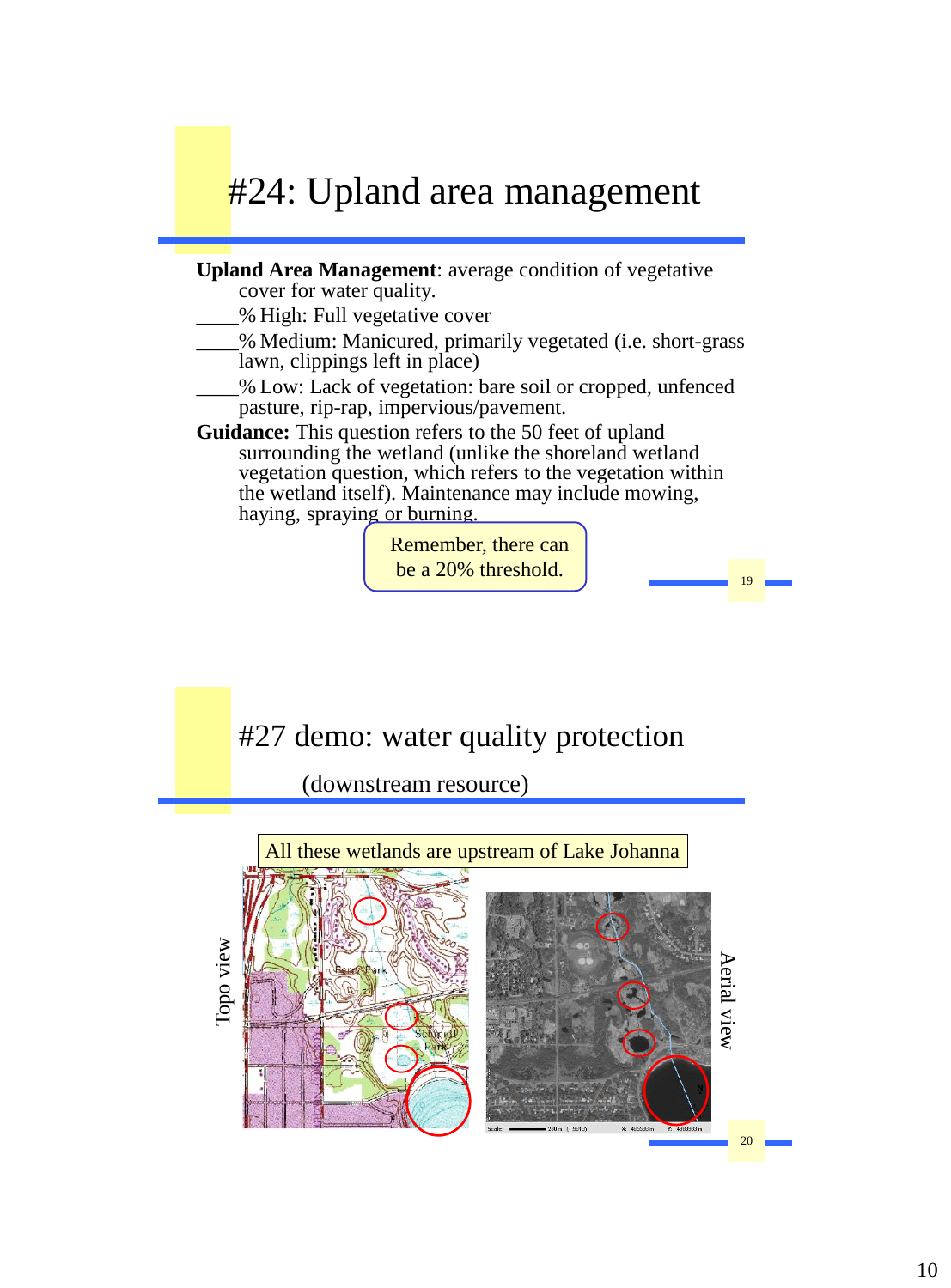### #28: Nutrient loading

#### **Does the wetland water quality and/or plant community exhibit signs of excess nutrient loading:**

- High = No evidence of excess nutrient loading or nutrient sources (e.g. evidence of diverse, native vegetative community, no pipes, etc.).
- Medium = Some evidence of excess nutrient loading source and evidence of plant communities such as dense stands of reed canary grass or narrowleaf, and/or blue (hybrid) cattail.
- $Low = Strong evidence of excess nutrient loading such as algal$ mats present or evidence of excessive emergent, submergent

This rating is used in the formula for wetland water quality maintenance and, with the rating reversed, for downstream water quality protection.

# #29-34: Shoreland Questions



22 22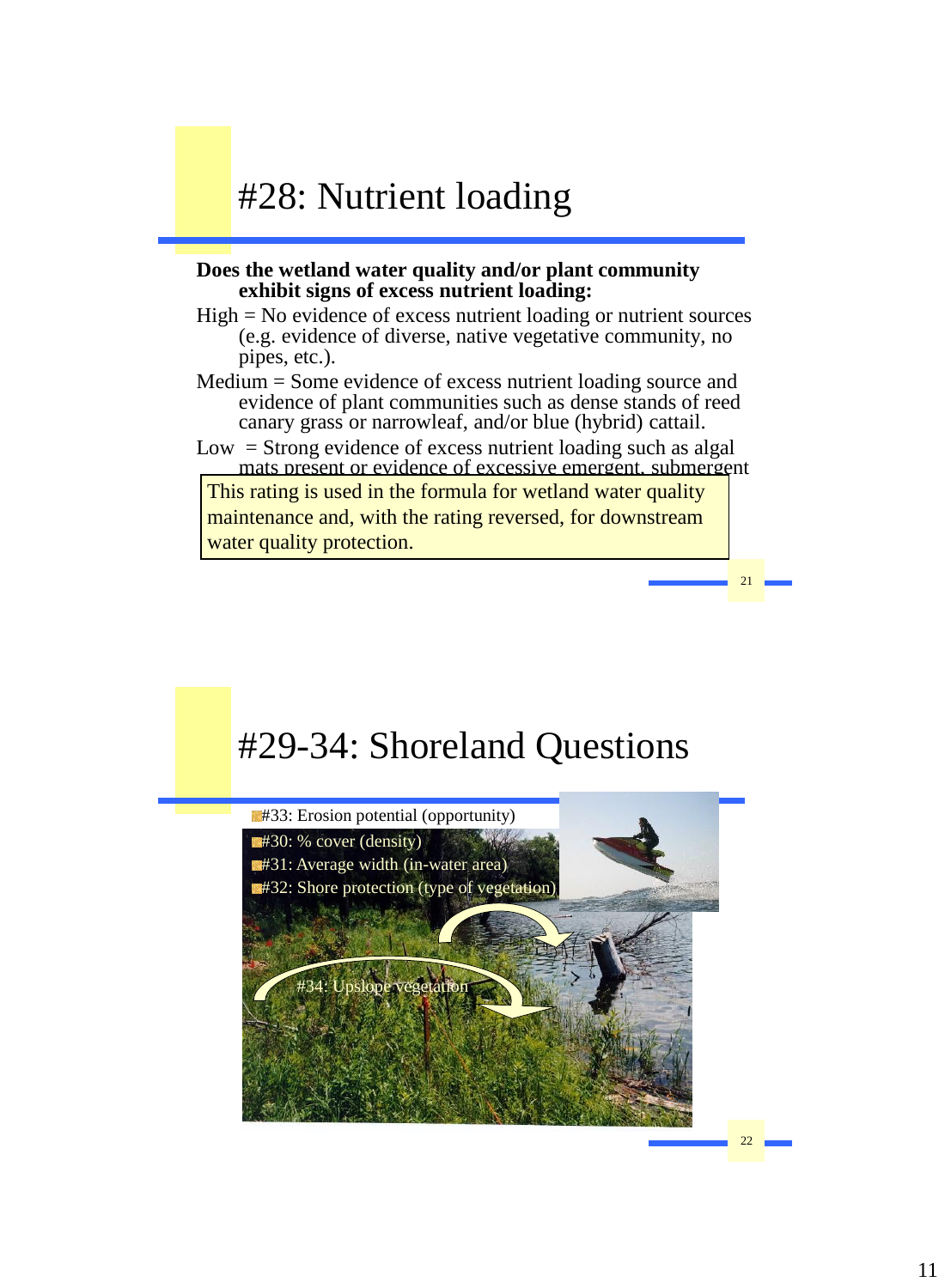### #35: Rare wildlife

**Y / N Is the wetland known to be used recently by rare wildlife species or wildlife species that are state or federally listed?** If yes, wildlife habitat functional level rating = exceptional. (If Special Features, question J is answered yes, the functional level will also be exceptional)

If it is critical, call the DNR and ask. You may need to do a specialized assessment if wildlife is an issue for a project. or County Biological Survey or are federally listed.

### #36: Rare / natural community

- Database
- Survey



24 24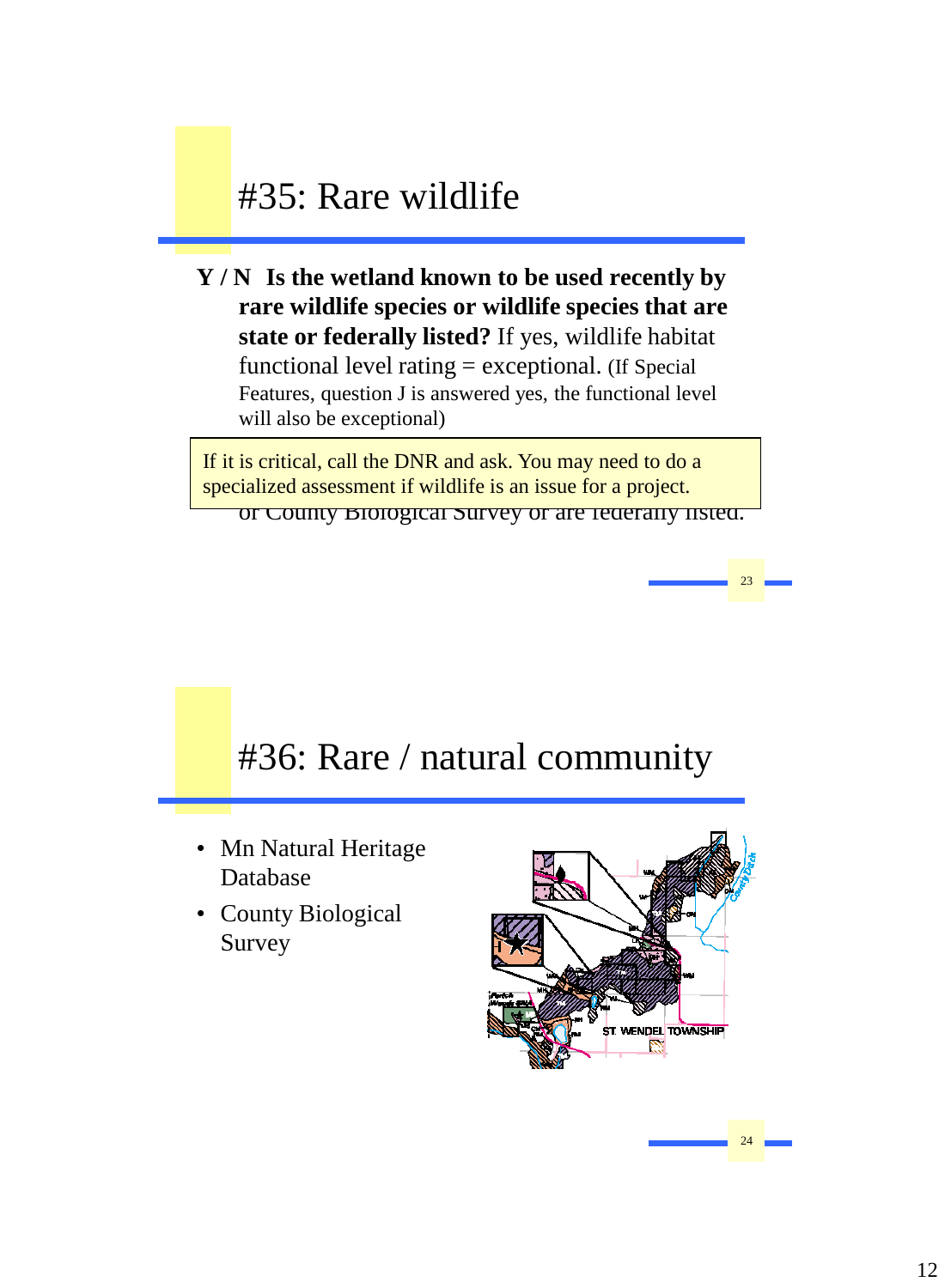### #37: Open water/cover interspersion



### #38: Veg. community interspersion

- **For wetlands having more than one vegetative community, indicate the interspersion category that best fits the wetland**.
- High = Category  $3$
- Medium  $=$  Category 2
- Low = Category 1
- $N/A =$  Only one vegetative community is present.

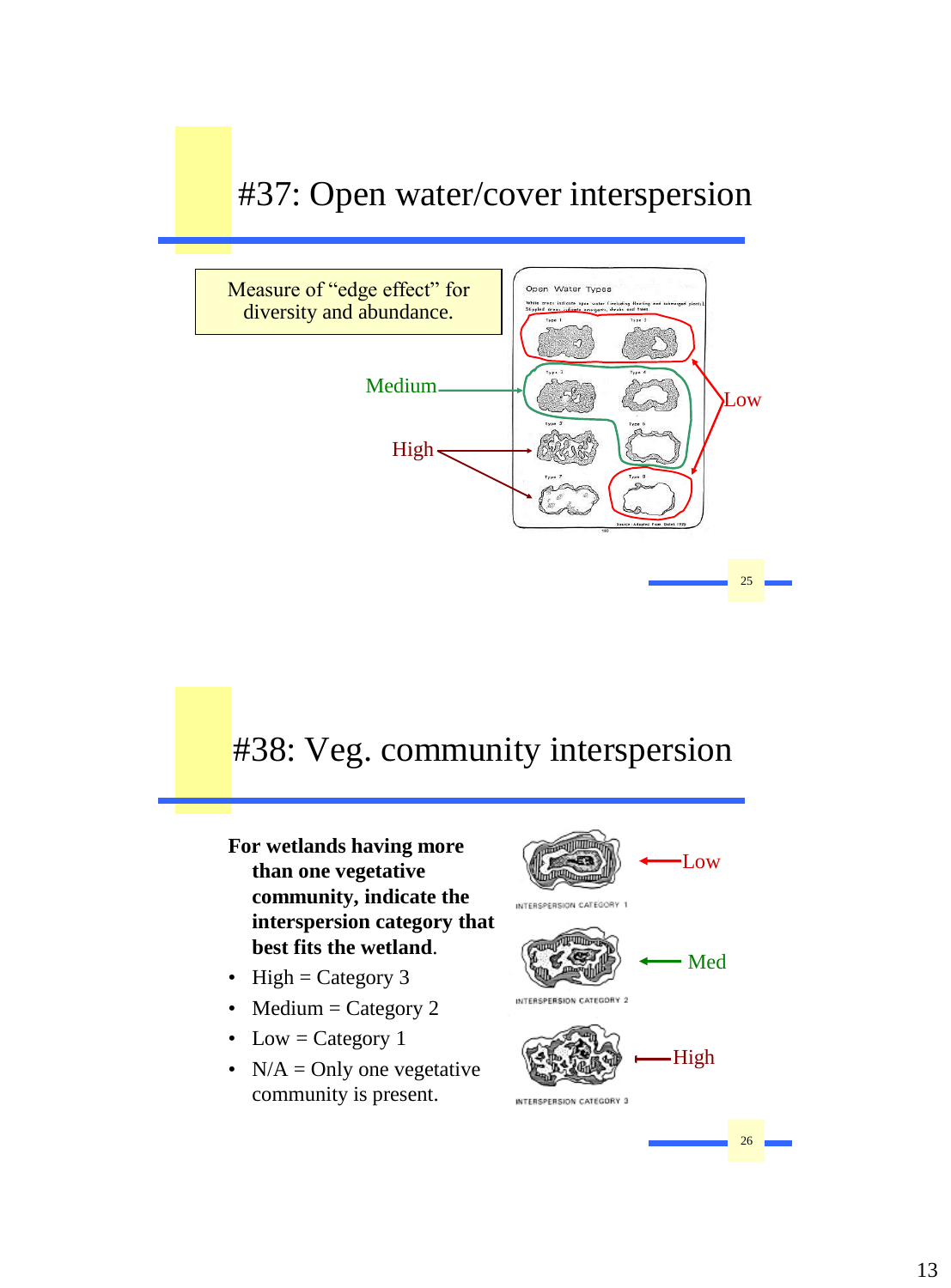### #38 Guidance, veg. interspersion

For wetlands with multiple vegetative communities, the increased structural diversity and amount of edge associated with greater interspersion is generally positively correlated with wildlife habitat quality.

in that the wetland may not have standing water, or may have open water with several communities interspersed (floating, Vegetative interspersion differs from open water interspersion emergent, submerged).

### Landscape interspersion demo

H: No others within 2 miles AND site has veg rating of Med + *OR*

- H: ½ mile radius at least 3, 1 w/diff plant comm.
- M: other wetlands within  $\frac{1}{2}$  mile
- L: None  $\lt \frac{1}{2}$  mile,  $1 + \lt 2$  miles